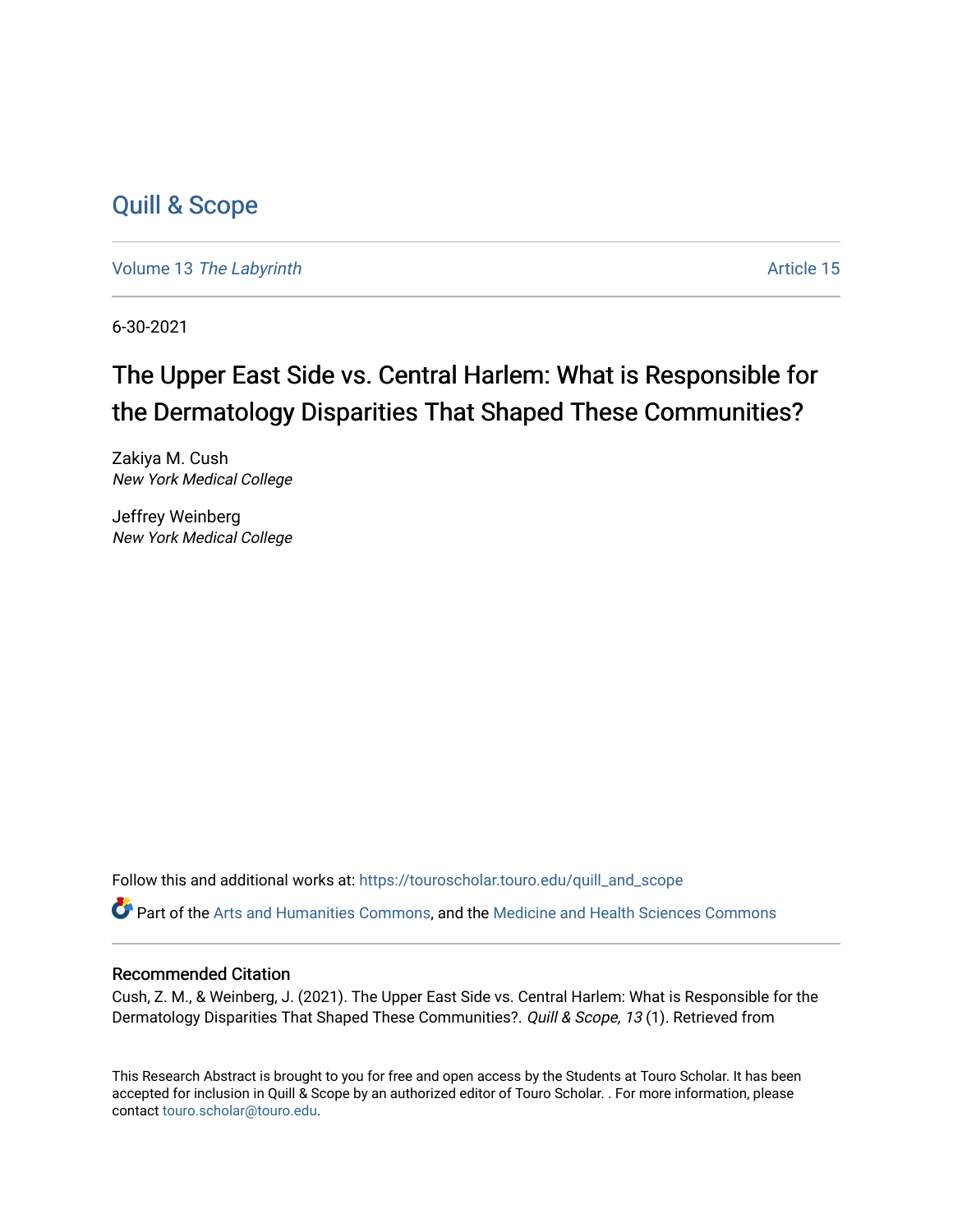### The Upper East Side vs. Central Harlem: What is Responsible for the Dermatology Disparities That Shaped These Communities?

Cover Page Footnote

With photo by Rosemary Trewin

This research abstract is available in Quill & Scope: [https://touroscholar.touro.edu/quill\\_and\\_scope/vol13/iss1/15](https://touroscholar.touro.edu/quill_and_scope/vol13/iss1/15)